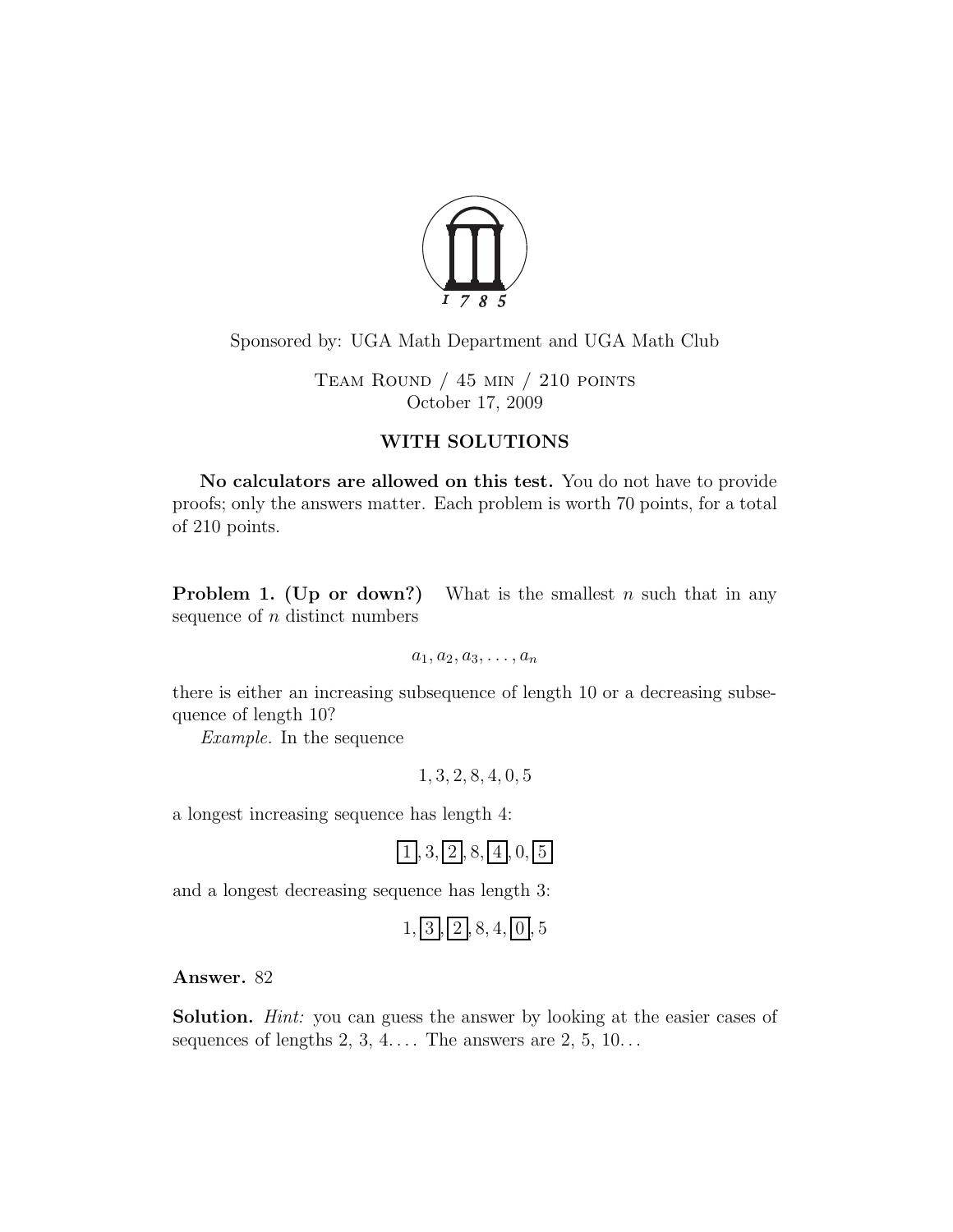Here is a sequence of longest possible length 81 which *does not* have increasing or decreasing subsequences of length 10:

 $9, 8, \ldots, 1, 18, 17, \ldots, 10, 27, 26, \ldots, 19, \ldots, 81, 80, \ldots, 73.$ 

But we claim that every sequence of length  $\geq 82$  will have a required subsequence. Here is why. To every element  $a_i$  of the sequence, assign a pair of numbers  $(b_i, c_i)$  of positive integers as follows:

1.  $b_i$ , the length of the longest increasing sequence ending with  $a_i$ , and

2.  $c_i$ , the length of the longest decreasing sequence ending with  $a_i$ .

We claim that for different  $a_i$  and  $a_j$ , the pairs are different.

Indeed, let us say  $i < j$ . If  $a_i < a_j$  then the longest increasing sequence for  $a_j$  is guaranteed to be longer than the one for  $a_i$ , so  $b_j > b_i$ . Similarly, if  $a_i > a_j$  then  $c_j > c_i$ .

If all increasing sequences have lengths  $\leq 9$  then for the pairs  $(b_i, c_i)$  there are only  $9^2 = 81$  possibilities. So with 82 numbers, we are guaranteed to have a sequence of length 10.

**Problem 2. (Doubling up)** Find a positive integer which doubles when its last digit is moved in front. The number is to be written in standard decimal notation with no leading zeroes.

Example. The number 1234 becomes 4123 when its last digit is moved in front (so it doesn't work).

#### Answer.

#### 105263157894736842

is the smallest. One can obtain every such number from this by rotating the digits (in such a way that the next to the last digit is even) or by repeating the entire number multiple times, e.g.

### 947368421052631578947368421052631578.

(So the number of digits is divisible by 18.)

**Solution.** First solution. Let x be such a number, with last digit  $d$  and  $n$ digits total. Then by construction,  $\frac{x-d+10^{n}d}{10} = 2x$ , or in other words

$$
19x = (10^n - 1)d.
$$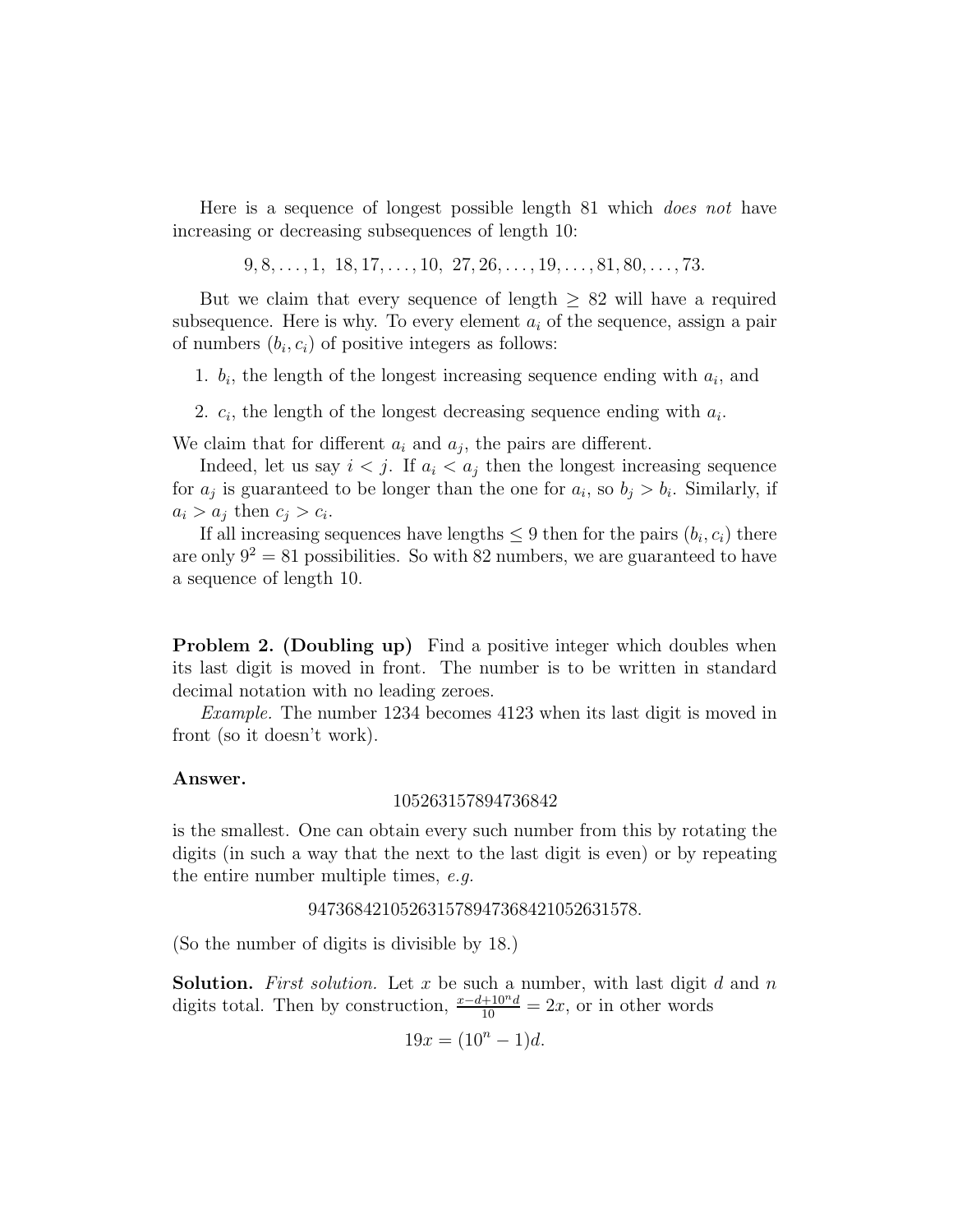Thus we seek an n such that  $10<sup>n</sup> - 1$  is divisible by 19. By trying successive n or by Fermat's little theorem,  $n = 18$  works. Setting  $d = 1$  results in a leading 0, but  $d = 2$  gives

$$
\frac{10^{18} - 1}{19} \cdot 2 = 105263157894736842.
$$

Second solution. One could also construct this number as follows.

You want the last digit as small as possible, so that the doubled number will start with a smal digit. But the last digit can't be  $0$  – moving that to the front makes the number smaller – and it can't be a  $1 - a$  doubled number cannot begin with a 1 unless it has more digits than the number that was doubled. So begin with last digit 2. Moving this to the front is supposed to double the number  $V$ , so the last digit of the doubled number  $2N$ , and thus next to the last digit of  $N$ , is 4. Repeating this, we get

$$
N=\ldots6842
$$

At this point we have to start paying attntion to carries:  $2 \times 842 = 1684$ , so the next digit must be  $3 (= 2 \times 6 + 1 \mod 10)$ . Continuing, we get

 $N = 105263157894736842$ 

We could continue, but we would only repeat the same digits.

Beginning with any other digit  $d > 2$  will generate the same set of digits as above, beginning with d which is preceded by an even digit.

Problem 3. (Lucky horseshoe) A horseshoe has the shape of a semicircle of diameter 1. We throw it randomly on a square grid of 1 by 1 squares and count how many times it intersects the lines. After a very large number  $N$ of throws, the number of intersections will be close to  $cN$  for some number c. What is  $c$ ?

Example. The following throw counts for three intersections: